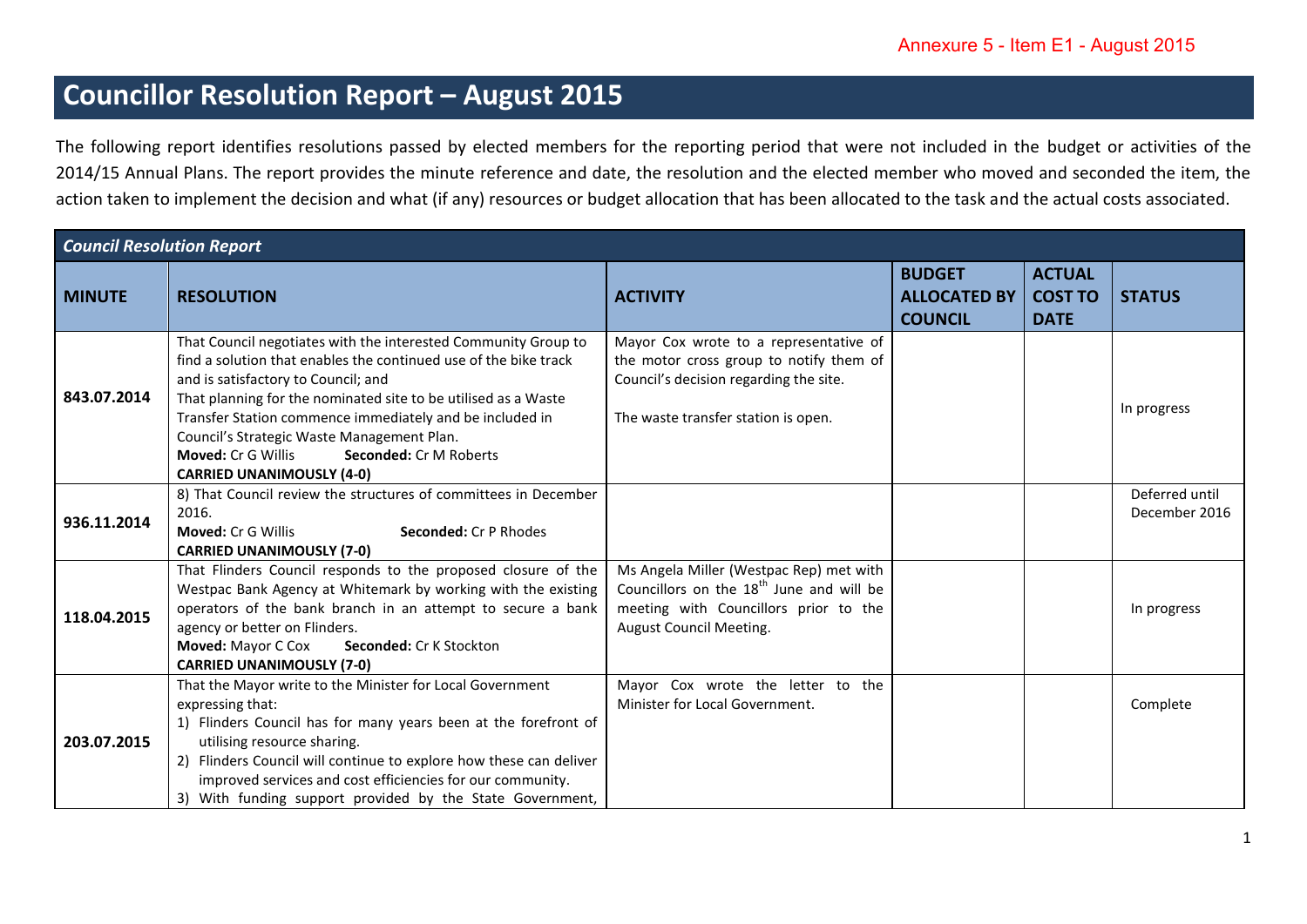|             | Flinders Council confirms a willingness to explore other models<br>of sharing resources either within our existing agreements or<br>at a regional level.<br>Moved: Deputy Mayor M Cobham Seconded: Cr D Williams                                                                                                                                                                                                                                                                                                                                                                                                                                                                                                                                                                                                                                                                                                                                                                                                                                                                                                                                                                                                                                                                                                                                                                                                                                             |                                                                                                                                     |  |             |
|-------------|--------------------------------------------------------------------------------------------------------------------------------------------------------------------------------------------------------------------------------------------------------------------------------------------------------------------------------------------------------------------------------------------------------------------------------------------------------------------------------------------------------------------------------------------------------------------------------------------------------------------------------------------------------------------------------------------------------------------------------------------------------------------------------------------------------------------------------------------------------------------------------------------------------------------------------------------------------------------------------------------------------------------------------------------------------------------------------------------------------------------------------------------------------------------------------------------------------------------------------------------------------------------------------------------------------------------------------------------------------------------------------------------------------------------------------------------------------------|-------------------------------------------------------------------------------------------------------------------------------------|--|-------------|
|             |                                                                                                                                                                                                                                                                                                                                                                                                                                                                                                                                                                                                                                                                                                                                                                                                                                                                                                                                                                                                                                                                                                                                                                                                                                                                                                                                                                                                                                                              |                                                                                                                                     |  |             |
| 207.07.2015 | <b>CARRIED UNANIMOUSLY (6-0)</b><br>1. That Flinders Council acknowledges and is deeply concerned<br>about the limitations and issues that exist with the current<br>telecommunication systems on the Islands and recognises that<br>these are a significant impediment to the community, business,<br>education, health service provision, emergency services,<br>population growth and economic activity on the Islands.<br>That Flinders Council directs the General Manager to engage Elan<br>Projects, a company with specialist experience in relation to the<br>delivery of WiFi internet services and infrastructure, to:<br>• Undertake a comprehensive technical and logistical scoping<br>activity, determining the most effective way to bring sustained<br>improved internet access to Flinders Island's black and grey<br>spots.<br>Produce a complete technical scoping document outlining<br>potential approaches, associated costs and timelines for each<br>option. This document will provide Flinders Council with the<br>capability to produce a Request for Tender for a potential full<br>Flinders Island WiFi Project.<br>Present findings to Council and other relevant stakeholders to<br>inform decision making for the next stage of the Flinders WiFi<br>Project.<br>• That the cost as quoted be expended from the current 2015-16<br>budget allocation.<br>2. That Flinders Council prints the decision in the minutes of the | The service agreement to engage Elan<br>Projects was signed on the 6 August 2015.<br>The project commenced on the 7 August<br>2015. |  | In Progress |
|             | ordinary meeting and also releases the decision to the public in the<br>form of a statement in Island News.<br>Moved: Mayor C Cox<br>Seconded: Cr K Stockton<br><b>CARRIED UNANIMOUSLY (6-0)</b>                                                                                                                                                                                                                                                                                                                                                                                                                                                                                                                                                                                                                                                                                                                                                                                                                                                                                                                                                                                                                                                                                                                                                                                                                                                             |                                                                                                                                     |  |             |
| 208.07.2015 | 1. Flinders Council recognises the limitations and issues that exist<br>with the current telecommunication systems on the Islands' and<br>that these are a significant impediment to the community,<br>business, education, health service provision, emergency services,<br>population growth and economic activity on the Islands.<br>Flinders Council directs the General Manager to commission a                                                                                                                                                                                                                                                                                                                                                                                                                                                                                                                                                                                                                                                                                                                                                                                                                                                                                                                                                                                                                                                         | An agreement between Telstra and<br>Flinders Council is currently<br>being<br>reviewed by Council's lawyers Page<br>Seager.         |  | In Progress |